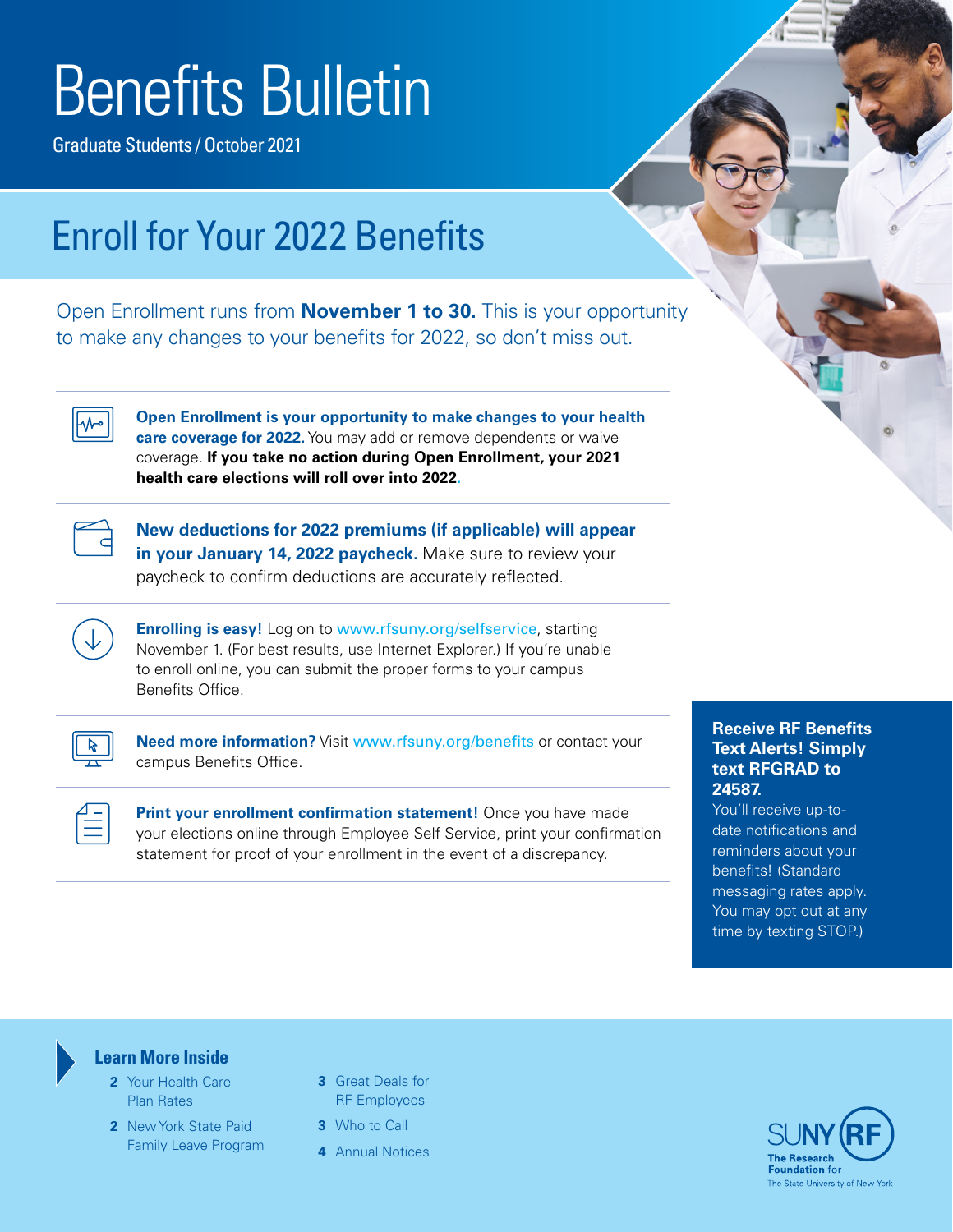# <span id="page-1-0"></span>Your Health Care Plan Rates

Biweekly rates are based on 26 pay periods during the 2022 plan year. The rates (below) are effective January 1, 2022 through December 31, 2022.

| <b>COVERAGE LEVEL</b>               | <b>GRADUATE STUDENT EMPLOYEES</b><br><b>BIWEEKLY RATES</b> | <b>GRADUATE FELLOWS</b><br><b>BIWEEKLY RATES</b> |
|-------------------------------------|------------------------------------------------------------|--------------------------------------------------|
| Individual                          | \$14.31                                                    | \$143.06                                         |
| Individual + one dependent          | \$56.94                                                    | \$313.61                                         |
| Individual + two or more dependents | \$81.31                                                    | \$411.08                                         |

There are more details about your Health Care plan in the Summary Plan Description (SPD), which can be found at [www.umr.com](http://www.umr.com) or [www.rfsuny.org/benefits.](http://www.rfsuny.org/benefits) If you have questions about your RF benefits, or to request a printed copy of the SPD, contact your campus Benefits Office.

As you may recall, for this year (2021), your benefit deductions are taken out of 27 pay periods, which lowered your bi-weekly premium. For 2022, your benefit deductions will be taken out of the typical 26 pay periods, and your bi-weekly premiums may seem higher due to this change.

# New York State Paid Family Leave Program

The New York State Paid Family Leave Program provides job-protected, paid-leave to bond with a new child, care for a loved one with a serious health condition or help relieve family pressures when someone is called to active military service. This benefit is paid for by employees through payroll deduction and it is not optional for most employees.

#### **Available Leave Time**: 12 weeks.

**Benefit Amount:** 67 percent of your average weekly wage, up to a cap of 67 percent of the Statewide Average Weekly Wage of \$1,594.57. The maximum weekly benefit for 2022 is \$1,068.36.

**Deduction Rate:** .511 percent of weekly earnings capped annually at \$423.71.

For more information about the Paid Family Leave Program and how to apply for benefits, refer to the *RF Benefits Handbook* online at [www.rfsuny.org/benefits](http://www.rfsuny.org/benefits) and select *Benefits Publications > Benefits Handbooks.*

### Teladoc gives you 24/7 access to doctors via phone, video or mobile app

Teladoc, a convenient and less expensive option for quality medical care, allows you to:

- **Talk** to a doctor, anytime, anywhere you happen to be;
- **Receive** prompt treatment, usually within 10 minutes;
- **Access** a network of doctors who can treat every member of the family;
- **Receive** prescriptions sent to the pharmacy of your choice, if necessary; and
- **Get** the care you need for many conditions, including cold and flu symptoms, allergies, pink eye, respiratory infection, sinus problems, skim problem, and more.

For more information or to talk to a doctor, visit [teladoc.com](http://teladoc.com) or call 800-Teladoc.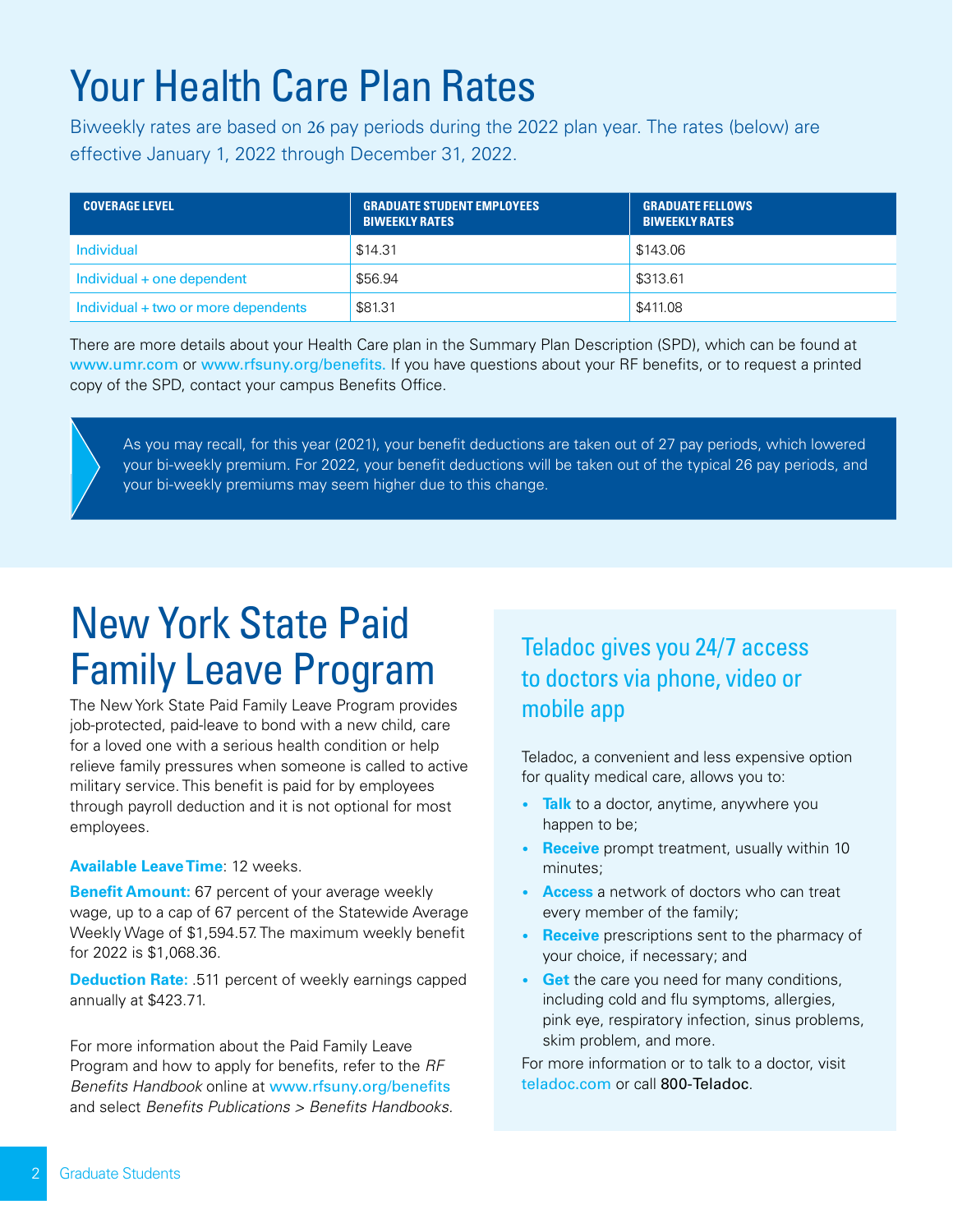# <span id="page-2-0"></span>Great Deals for RF Employees

### Save on Auto, Homeowner's and Renter's **Insurance**

Get a 10 percent discount off standard personal auto, homeowner's and renter's insurance rates through Liberty Mutual.

Enroll any time at [www.libertymutual.com/rfsuny](http://www.libertymutual.com/rfsuny) or call 800-524-9400. When enrolling, identify yourself as an RF employee (RF client number 111756).

### Protect Your Furry Friends

Nationwide's My Pet Protection<sup>SM</sup> suite of pet insurance plans saves you money on vet bills and lets you use any vet – all for one low monthly rate (regardless of your pet's age).

Go to [petinsurance.com/rfsuny](http://petinsurance.com/rfsuny) for more information.

# Who to Call

For more information about open enrollment and the benefits you are eligible for, visit the RF Benefits website ([www.rfsuny.org/benefits](http://www.rfsuny.org/benefits)) or contact your campus Benefits Office. For more information about a specific plan before you enroll, contact the appropriate claims administrator listed below.

| <b>BENEFIT</b>                                                                                                                        | <b>PROVIDER</b>                                   | <b>PHONE</b>                  | <b>WEBSITE</b>                                                                                    |
|---------------------------------------------------------------------------------------------------------------------------------------|---------------------------------------------------|-------------------------------|---------------------------------------------------------------------------------------------------|
| <b>Health Care</b>                                                                                                                    | <b>UMR</b>                                        | 800-826-9781                  | www.umr.com                                                                                       |
| <b>Dental Care</b>                                                                                                                    | Delta Dental                                      | 800-932-0783                  | www.deltadentalins.com                                                                            |
| <b>Vision Care</b>                                                                                                                    | Davis Vision                                      | 800-999-5431                  | www.davisvision.com                                                                               |
| <b>New York State Short-Term Disability</b>                                                                                           | First Reliance Standard Life<br>Insurance Company |                               | Contact your campus RF office<br>www.wcb.ny.gov (Select "Workers")                                |
| <b>Workers' Compensation</b>                                                                                                          | Chubb Insurance Company                           |                               | Contact your campus RF office<br>www.wcb.ny.gov (Select "Workers")                                |
| <b>InternationalTravel Assistance (Health</b><br><b>Insurance and Worldwide Emergency</b><br>Assistance while working on RF programs) | GeoBlue Traveler                                  | 855-282-3517                  | www.geo-blue.com                                                                                  |
| Auto, Homeowner's and Renter's<br><b>Insurance Discount Program</b>                                                                   | Liberty Mutual Insurance                          | 800-524-9400                  | www.libertymutual.com/rfsuny                                                                      |
| <b>College Savings Program</b>                                                                                                        | Vanguard/Upromise                                 | 877-NYSAVES<br>(877-697-2837) |                                                                                                   |
| <b>Unemployment Benefits</b>                                                                                                          | New York State Department<br>of Labor             |                               | Contact your local unemployment<br>office<br>www.labor.ny.gov/home/<br>(Select "Individuals" tab) |
| <b>Paid Family Leave</b>                                                                                                              | First Reliance Standard Life<br>Insurance Company |                               | Contact your campus RF office<br>www.wcb.ny.gov (Select "Workers")                                |
| Pet Insurance                                                                                                                         | My Pet Protection                                 |                               | www.petinsurance.com/rfsuny                                                                       |

#### **Need an RF Website Password?**

Most information on the RF Benefits website is accessible without a login, but some sections require a user name and password. If you don't yet have a user account, visit [www.rfsuny.org/signup](http://www.rfsuny.org/signup).